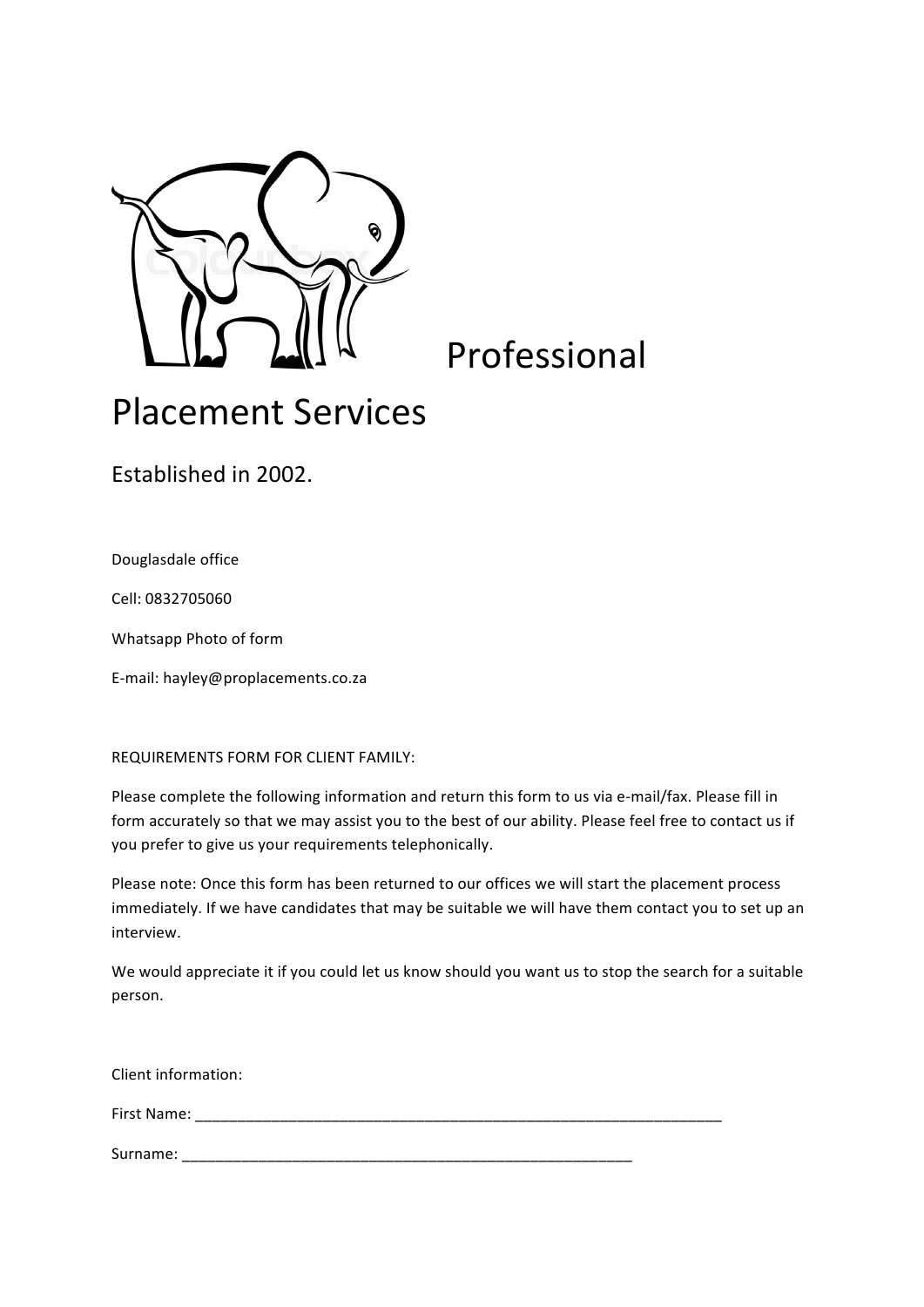|           | E-mail: _________________________________ |     |        |  |
|-----------|-------------------------------------------|-----|--------|--|
|           |                                           |     |        |  |
|           |                                           |     |        |  |
|           |                                           |     |        |  |
|           |                                           |     |        |  |
|           |                                           |     |        |  |
|           | Child information (if applicable):        |     |        |  |
| Name      | Age                                       | Sex | School |  |
|           |                                           |     |        |  |
|           |                                           |     |        |  |
|           |                                           |     |        |  |
|           | Times & days candidate is required:       |     |        |  |
| Day:      |                                           |     | Time:  |  |
| Monday    |                                           |     |        |  |
| Tuesday   |                                           |     |        |  |
| Wednesday |                                           |     |        |  |
| Thursday  |                                           |     |        |  |
| Friday    |                                           |     |        |  |
| Saturday  |                                           |     |        |  |
| Sunday    |                                           |     |        |  |

## What are the duties of the candidate? Please include any special requirements?

\_\_\_\_\_\_\_\_\_\_\_\_\_\_\_\_\_\_\_\_\_\_\_\_\_\_\_\_\_\_\_\_\_\_\_\_\_\_\_\_\_\_\_\_\_\_\_\_\_\_\_\_\_\_\_\_\_\_\_\_\_\_\_\_\_\_\_\_\_\_\_\_\_\_\_\_\_\_\_\_\_\_

\_\_\_\_\_\_\_\_\_\_\_\_\_\_\_\_\_\_\_\_\_\_\_\_\_\_\_\_\_\_\_\_\_\_\_\_\_\_\_\_\_\_\_\_\_\_\_\_\_\_\_\_\_\_\_\_\_\_\_\_\_\_\_\_\_\_\_\_\_\_\_\_\_\_\_\_\_\_\_\_\_\_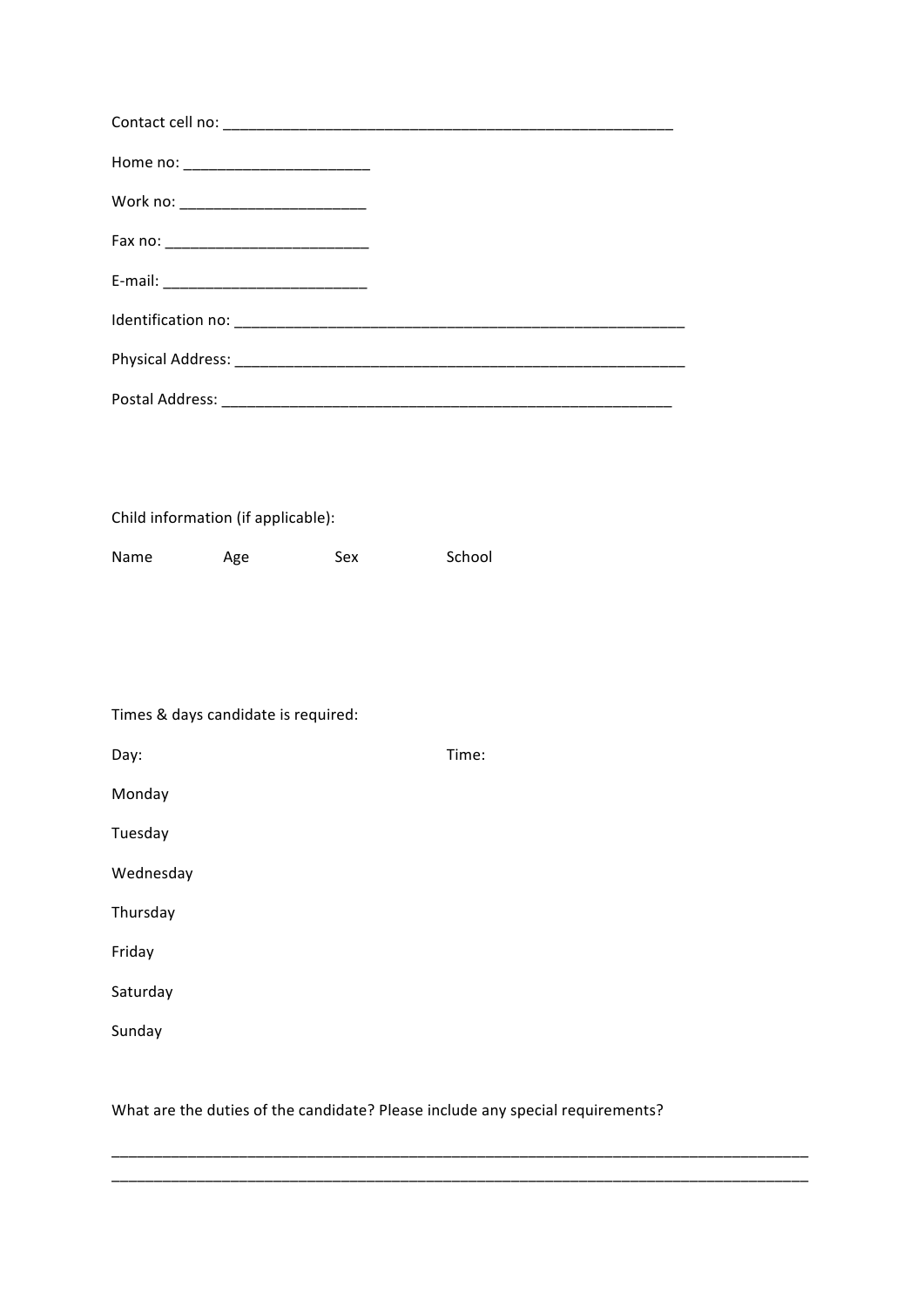| Do you require a female or male candidate?                                                                                                 |
|--------------------------------------------------------------------------------------------------------------------------------------------|
| Do you have a preference to the race or religion of the                                                                                    |
| Do you have an age preference for the candidate? ________________________________                                                          |
|                                                                                                                                            |
| Do you require the candidate to work over the weekends?                                                                                    |
| Do you prefer to pay an hourly rate or fixed salary? Please specify if you are working on a certain                                        |
| Do you require the candidate to work in the school holidays?                                                                               |
| When do you need the candidate to commence employment? _________________________                                                           |
| Do you require a candidate on a permanent (continuous basis, longer than 6 weeks), temporary (one<br>day to 6 weeks) or babysitting basis? |

\_\_\_\_\_\_\_\_\_\_\_\_\_\_\_\_\_\_\_\_\_\_\_\_\_\_\_\_\_\_\_\_\_\_\_\_\_\_\_\_\_\_\_\_\_\_\_\_\_\_\_\_\_\_\_\_\_\_\_\_\_\_\_\_\_\_\_\_\_\_\_\_\_\_\_\_\_\_\_\_\_\_

\_\_\_\_\_\_\_\_\_\_\_\_\_\_\_\_\_\_\_\_\_\_\_\_\_\_\_\_\_\_\_\_\_\_\_\_\_\_\_\_\_\_\_\_\_\_\_\_\_\_\_\_\_\_\_\_\_\_\_\_\_\_\_\_\_\_\_\_\_\_\_\_\_\_\_\_\_\_\_\_\_\_ \_\_\_\_\_\_\_\_\_\_\_\_\_\_\_\_\_\_\_\_\_\_\_\_\_\_\_\_\_\_\_\_\_\_\_\_\_\_\_\_\_\_\_\_\_\_\_\_\_\_\_\_\_\_\_\_\_\_\_\_\_\_\_\_\_\_\_\_\_\_\_\_\_\_\_\_\_\_\_\_\_\_